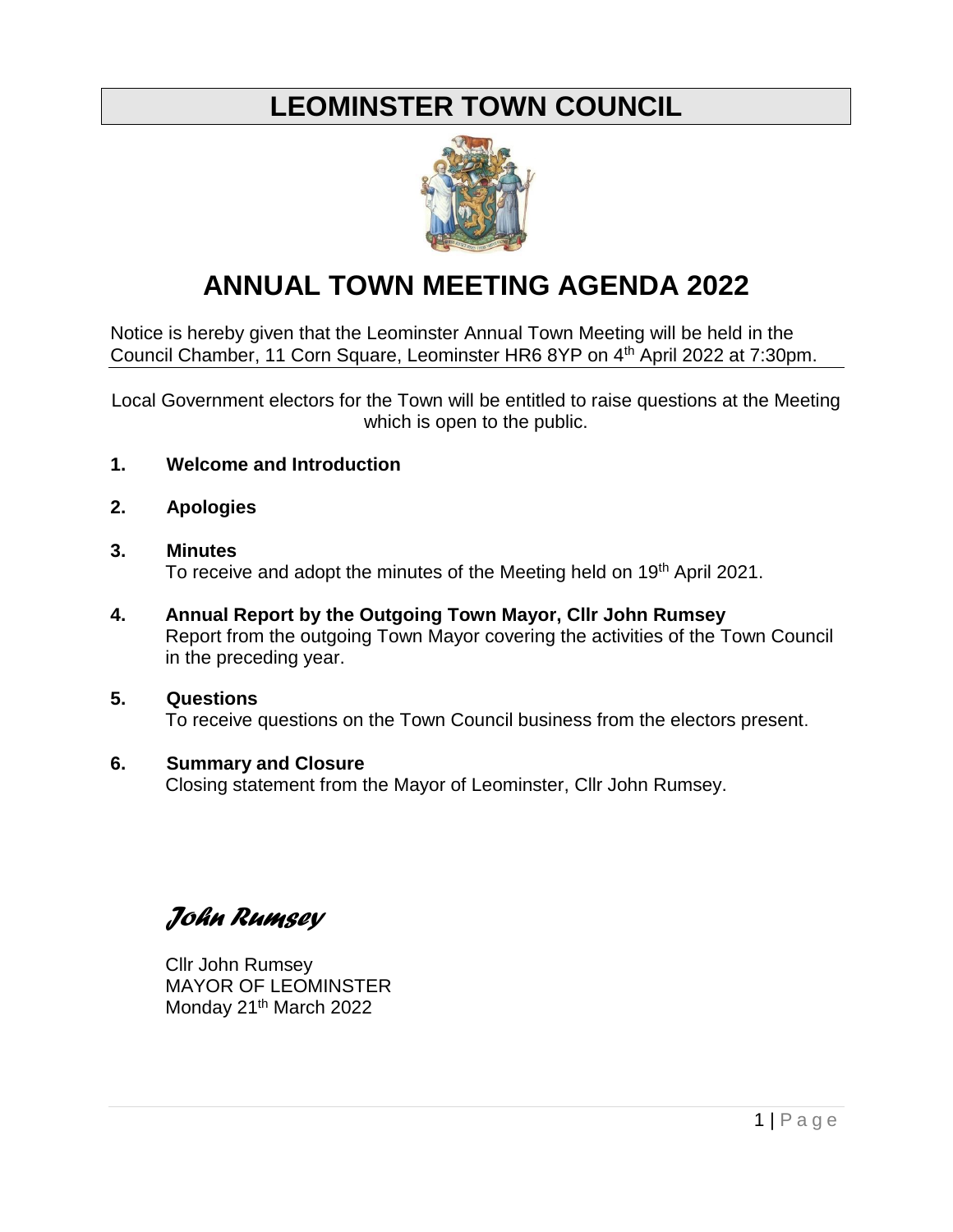# **LEOMINSTER TOWN COUNCIL**



# **ANNUAL TOWN MEETING 2021**

Minutes of the Leominster Annual Town Meeting held virtually via Zoom on Monday 19<sup>th</sup> April 2021 commencing at 7:30pm

**MEMBERS PRESENT:** Cllrs Thomas (Mayor), Rumsey (Deputy Mayor) (19.46), Bartlett, Davies, Marsh, Murdoch, Norman, Rosser, Smith-Winnard, Williams, Williamson (19.40)

**ALSO PRESENT:** Cllr Stone (Herefordshire Council Ward Member) and 3 members of the public.

**OFFICERS PRESENT:** Town Clerk, Democratic Services Officer

### **1. WELCOME & INTRODUCTION**

Cllr Thomas welcomed everyone to the meeting and thanked everyone for attending.

## **2. APOLOGIES**

Apologies were received and accepted from Cllr Herschy.

### **3. MINUTES**

Cllr Bartlett pointed out that there was an error on page 6 and requested that it was changed to show that she was the Mayor.

Subject to the correction of the error, the meeting **RESOLVED** that the minutes of the Meeting held on 8<sup>th</sup> April 2019 be adopted and signed as a correct record.

### **4. ANNUAL REPORT**

Cllr Thomas presented Leominster Town Council's annual report for 2019/20 and 2020/21. He outlined the work undertaken by the Town Council and thanked everyone for their support.

A copy of the report is attached.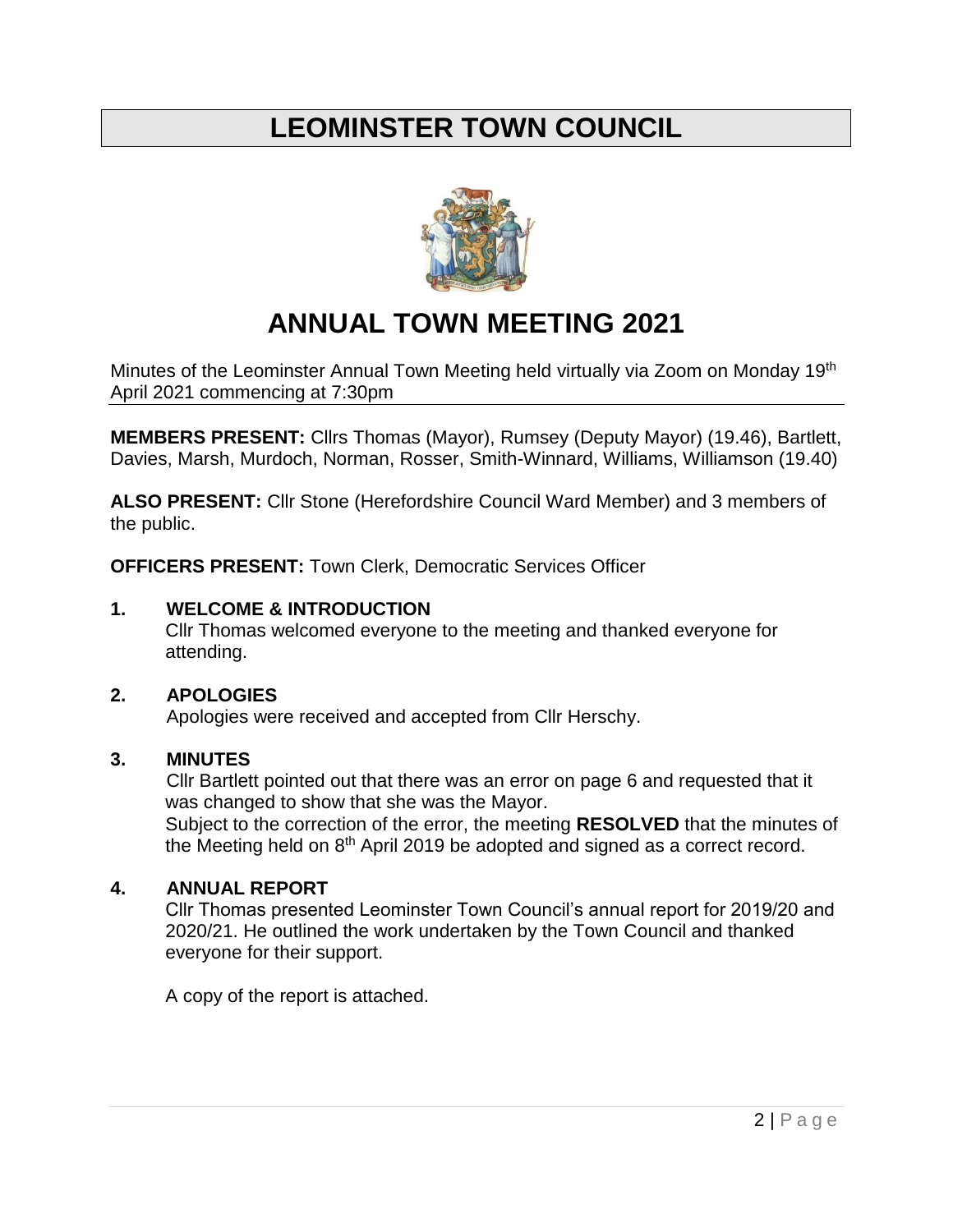### **5. QUESTIONS**

Questions were invited from the electors present.

#### *Signage*

The Town Council was congratulated on the installation of the signage interpretation boards. It was felt that these would be of benefit to tourists and residents as they are very informative.

#### *The Royal Oak Hotel*

Concern was expressed regarding the poor condition of The Royal Oak Hotel. It was stated that over the past 3 years the building has been deteriorating rapidly and concerns were raised regarding the preservation of the building – which is Grade II listed – and the risks it poses to the safety of the public. The elector wanted to know what was happening with the building and whether the Town Council had any concerns.

It was explained that the building was the responsibility of Herefordshire Council. Cllr Rosser advised that the matter would be raised at the next Planning & Highways Committee meeting and Herefordshire Council would be contacted for any comments.

#### *High Street Heritage Action Zone*

An elector queried why they were unable to find any information on the HSHAZ on the Town Council website.

It was explained that a new Town Council website has just been implemented. A summary of the HSHAZ and an action plan will be included on the website.

The clerk presented the following questions that had been received from an elector prior to the meeting:

#### *Derelict building at the rear of the Priory*

Q: When will the council do something about the derelict building on the picnic area at the rear of the Priory which is currently fenced off as being unsafe. It is totally overgrown with trees and shrubs. Are you hoping it will fall down and thus disappear into history. By the way the fence is broken at one side and obviously a meeting place for undesirables judging by the amount of rubbish left behind. I have not taken photos on this occasion maybe someone should physically have a look.

A: The building will be part of the Pinsley Mead and Grange Masterplan which is due to commence shortly.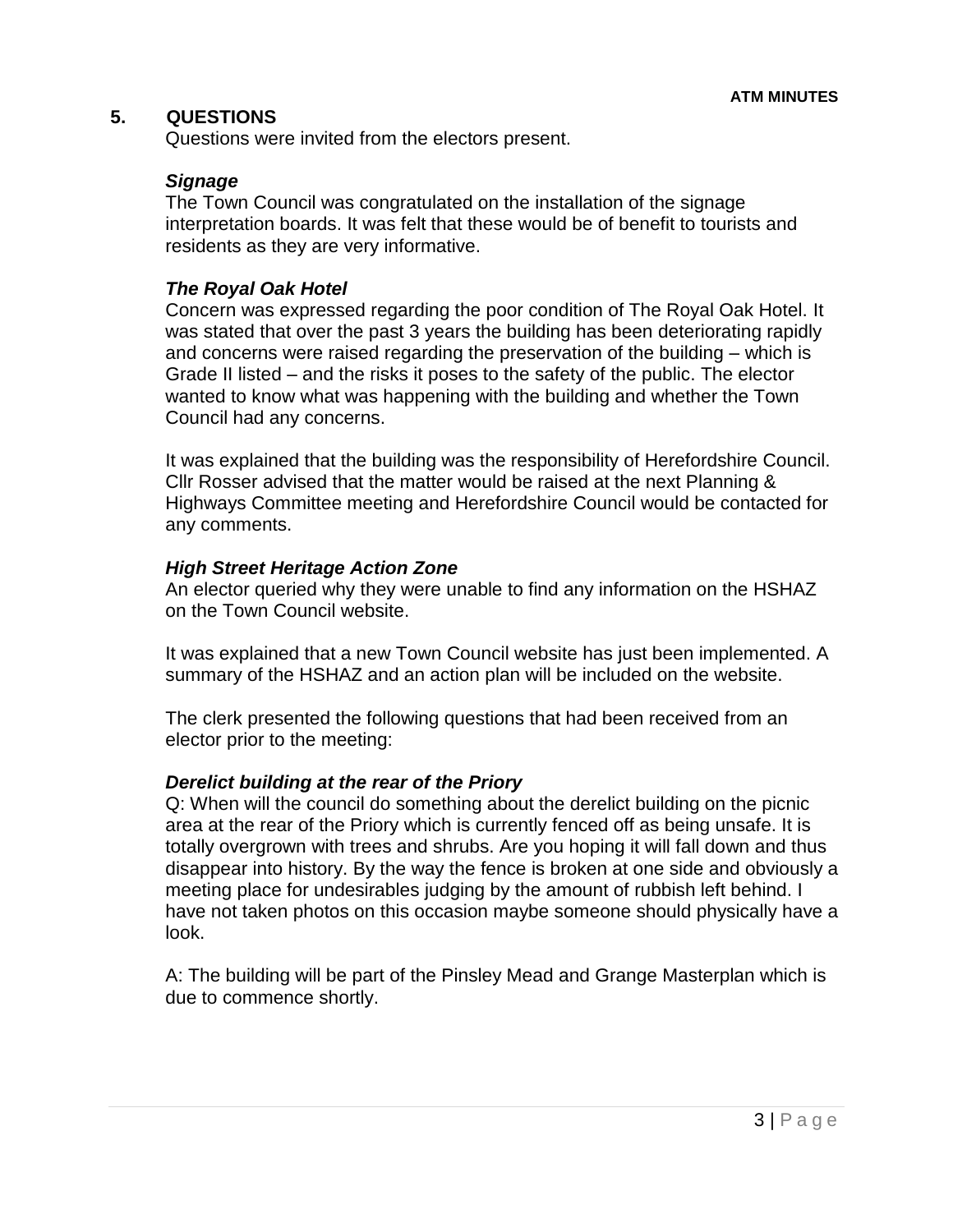#### *Maintenance of streets and pavements*

Q: I would like to ask what action has been taken in the last twelve months by the council to the relevant authorities regarding the maintenance and repair of our streets and pavements. Clearly no appreciative response has been received as I can see no maintenance whatsoever having taken place. This should surely be a persistent on going topic for this council to pursue.

A: It was explained that the condition of roads and pavements is regularly reported to Herefordshire Council who are responsible for the maintenance. There is insufficient funding available to carry out many repairs and the priority this year will be drainage.

Cllr Marsh advised that she would attend the next Planning & Highways Committee meeting to demonstrate how to report road defects on the Balfour Beatty website.

### **6. SUMMARY AND CLOSURE**

Cllr Thomas, Mayor of Leominster, thanked the Town Council staff and volunteers for their work, especially during the Covid-19 pandemic. Cllr Thomas thanked the clerk for her excellent organisation and for taking on numerous tasks, and the Projects and Grants Officer for her work in obtaining grants for various projects.

There being no other business, the Mayor thanked everyone for their attendance and closed the meeting at 8:35pm.

\_\_\_\_\_\_\_\_\_\_\_\_\_\_\_\_\_\_\_\_\_\_\_\_\_\_ \_\_\_\_\_\_\_\_\_\_\_\_\_\_\_\_\_\_\_\_\_\_\_\_

**MAYOR OF LEOMINSTER: DATE:**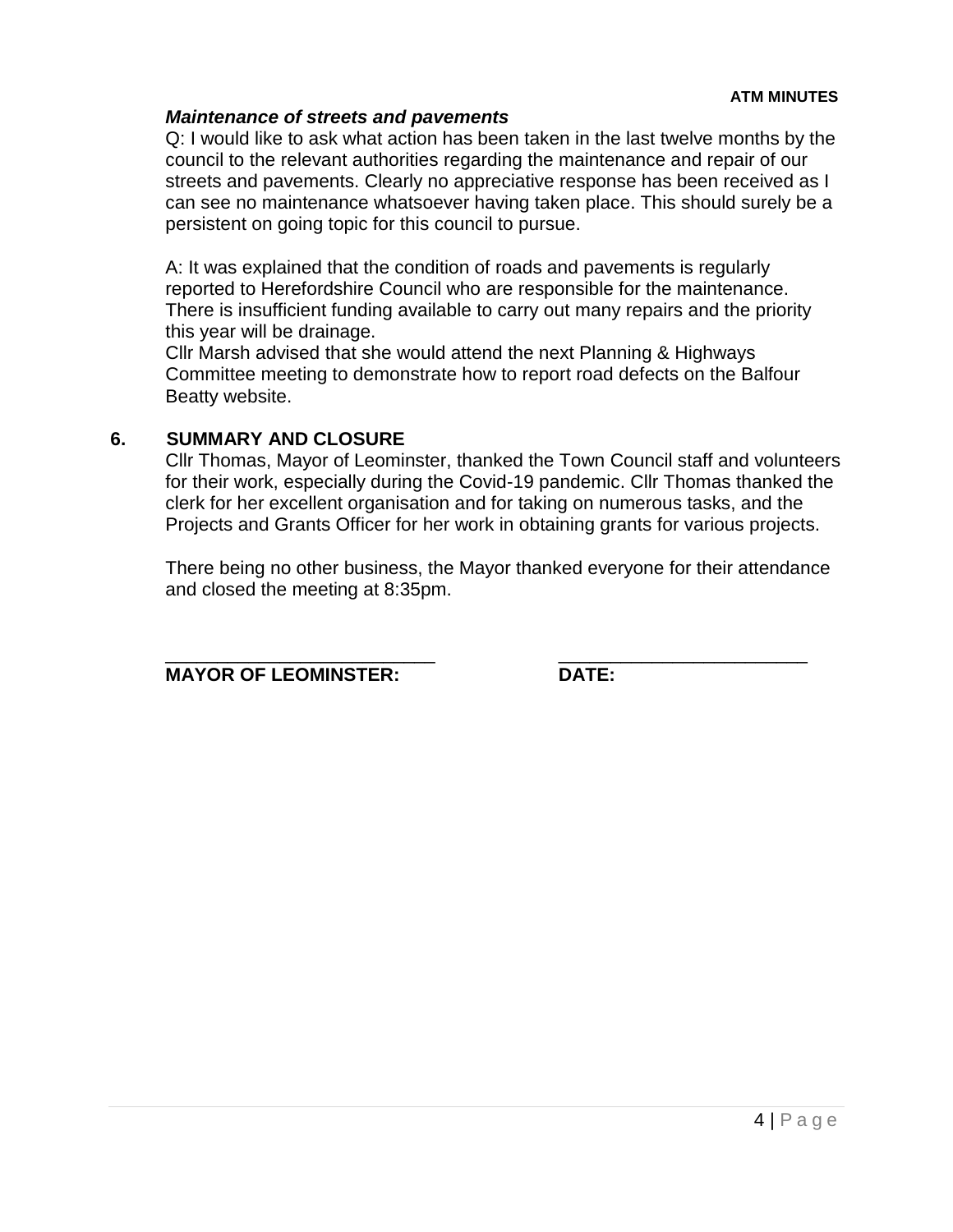# **ANNUAL TOWN MEETING REPORT 2019/20 & 2020/21**

## **INTRODUCTION:**

This past year has been a very different year as a result of the global COVID-19 pandemic, which has seen three national lockdowns. Leominster Town Council, like some councils didn't change mayors, so I became Mayor for a second year. There were no public functions and the Town Council quickly began to work and hold meetings remotely, which worked very well.

How Leominster Town Council, the Leominster COVID-19 SOS Group, Community Wheels, Food Bank and volunteers came together to help during the Covid Emergency was fantastic and shows that people in this town care about others. There is now a better community spirit and we came together to help each other.

One of the most interesting parts of last year was when the High Sheriff, Patricia Thomas, came to Leominster for a socially distanced visit to the Tourist Information Centre, Leominster Museum, Grange Court, Forbury Chapel to meet the About Face Theatre Group and on to the Foodbank to see all the good work supporting residents in need.

As I have been Mayor for two years, I have summarised the achievements of the town council by committee.

### **BULLET POINTS:**

#### **Full Council 2019/20**

- Hosted The Rifles Freedom of the Town Event;
- Successfully applied for Heritage Action Zone funding in association with Herefordshire Council;
- Facilitated Team Leominster weekly operational meetings and monthly tactical meetings;
- Secured an Open Spaces Grant from Herefordshire Council to purchase mowing equipment to enable the Grounds Team to begin verge maintenance in town;
- Oversaw the Remembrance Day commemorations, in partnership with the Royal British Legion Leominster Branch;
- Provided Christmas Lights and the Christmas Tree for the Town;
- Organised the Christmas Light Switch On Event;
- Oversaw other Civic occasions during 2019/20.

### **Full Council 2020/21**

- Contributed to the upgrade of CCTV provision in the Town Centre;
- Worked with Leominster COVID-19 Volunteer Group, Community Wheels and Herefordshire Council to support vulnerable residents to obtain medication and shopping supplies during the COVID-19 pandemic. This included setting up a virtual work platform so that these organisations could work together, providing a telephone contact line 7 days a week and organising volunteers to support residents;
- Moved to remote meetings on Zoom with funding acquired from the Fastershire Keep Connected Fund;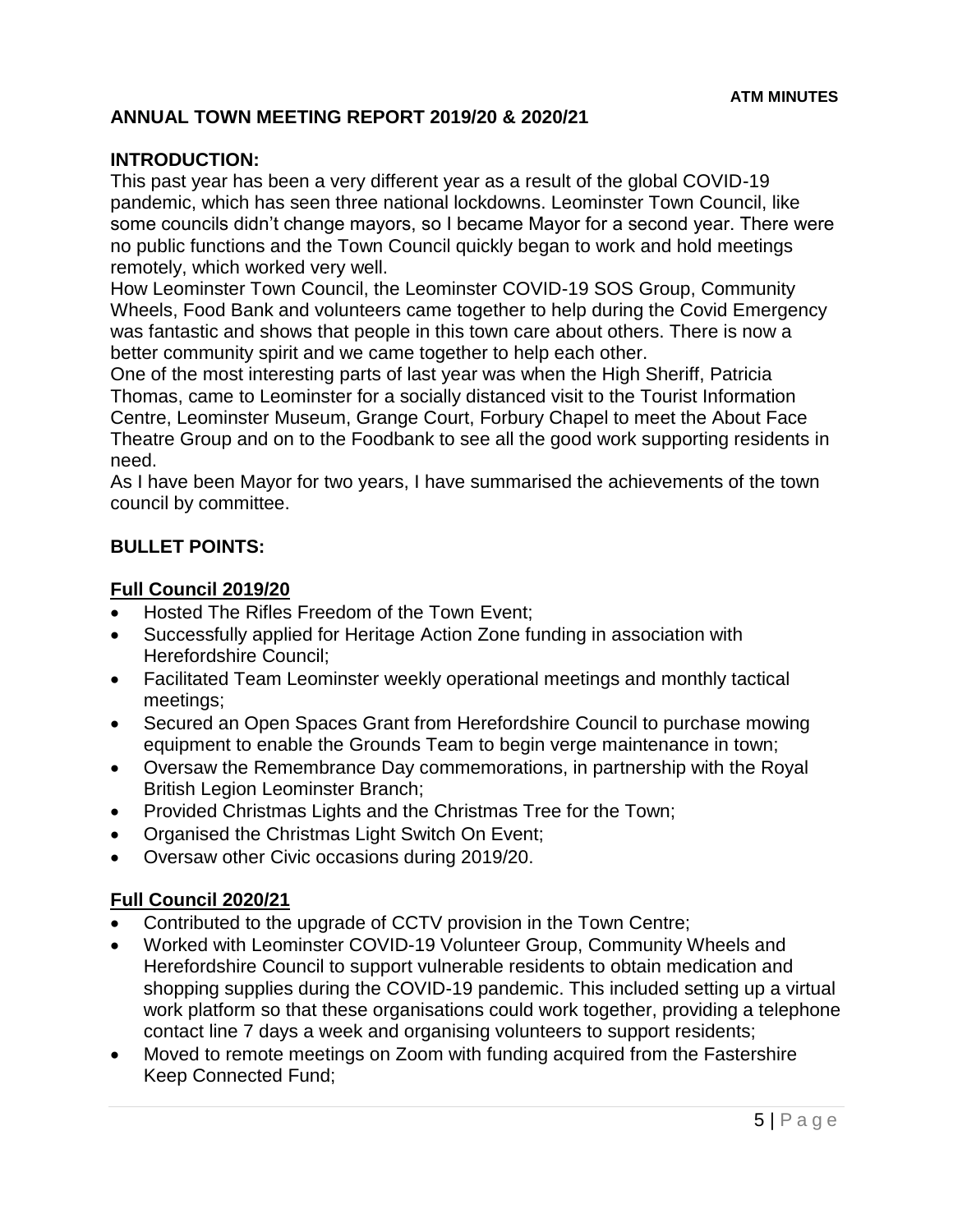- Continued to facilitate weekly Team Leominster operational meetings and monthly tactical meetings remotely;
- Working towards our Armed Forces Covenant Silver Award;
- Representing Leominster by engaging in county initiatives eg. The Market Town Investment Plan;
- Launching a new accessible Leominster Town Council website;
- Oversaw a very different COVID safe Remembrance event;
- Provided the Christmas Lights and Christmas Tree in the town centre;
- Continued to administrate two local charities.

# **Environment & Services Committee 2019/20**

- Continued to undertake footpath maintenance under the P3 scheme;
- Continued to undertake limited Lengthsman duties under the Herefordshire Council scheme;
- Supported Leominster in Bloom to gain the Gold Award by carrying out watering of planters and spraying/street cleaning;
- Introduced a business waste recycling scheme in 2019/20 with Binit Ltd as the main partner;
- Commencement of the Grange Open Space Master Plan consultation with a topographical survey;
- Undertook playground inspection in house;
- Located a new Depot from which the extended Environmental team can operate more easily;
- Continued to provide over 100 allotment plots for local residents;
- Provided help support and sandbags during the February flooding.

# **Environment & Services Committee 2020/21**

- Continued to undertake footpath maintenance under the P3 scheme;
- Successfully gained a grant for £10,240 to enable drainage works in the rural areas of the parish that have been affected by flooding;
- Refurbished and relocated the Environmental Team into the new depot;
- Kept the allotments open during the COVID-19 pandemic and offering flexibility with inspections and rent collection;
- Continued support for Leominster in Bloom including watering, spraying and planter sponsorship;
- Enabled the public toilets on Central Car Park and The Grange to remain open for residents albeit in a reduced capacity to enable additional sanitisation, within COVID-19 guidelines;
- Continued verge maintenance with COVID-19 precautions to keep staff and the public safe.

# **Finance & General Purposes Committee 2019/20**

 The provision, under a Service Level Agreement, of a part time curator for Leominster Museum;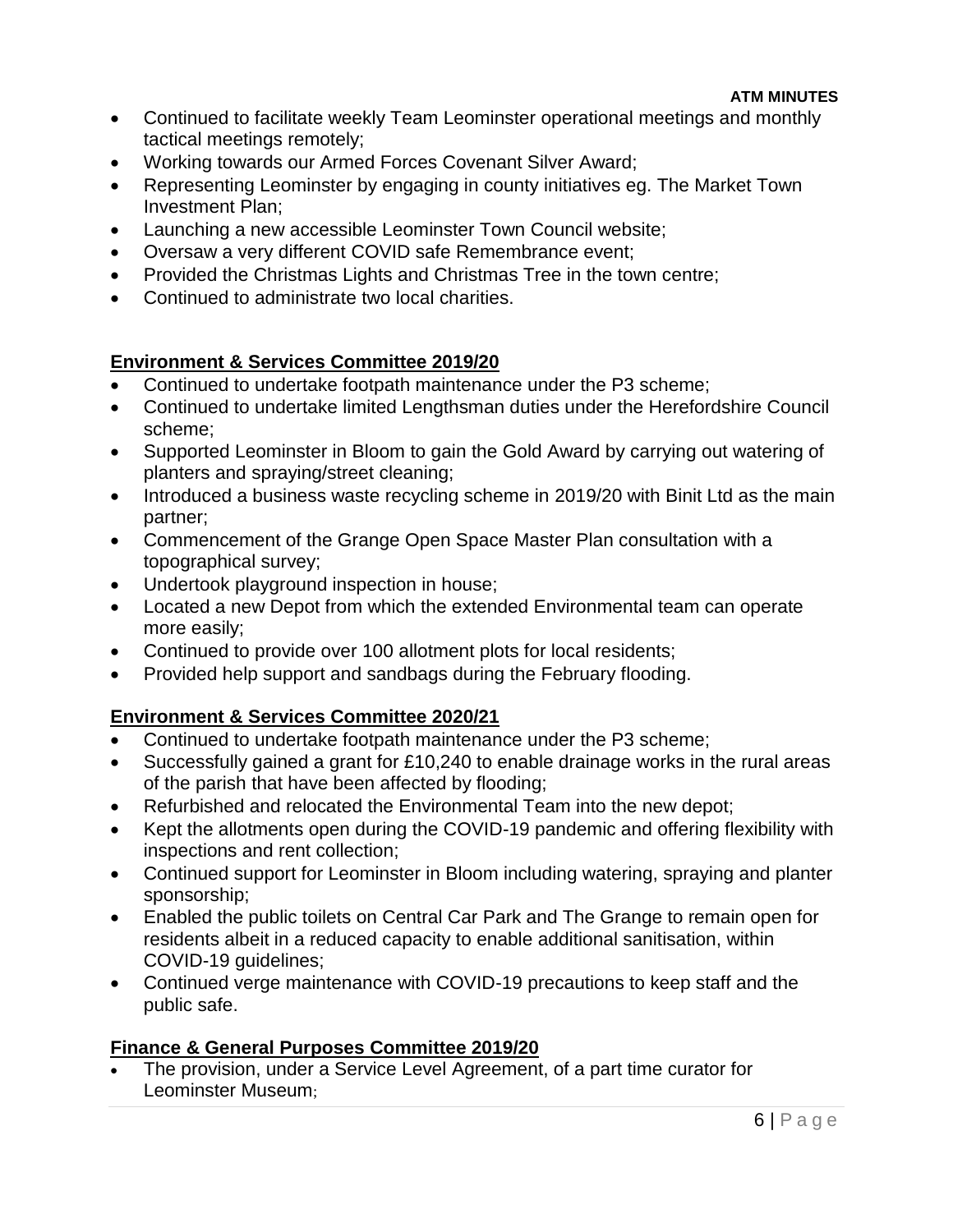- Overseen staff recruitment via the Personnel Sub-Committee;
- Carried out a budget consultation with residents;
- Budget development for 2019/20. Final increase was 4.1%;

Provided Grant support for the following organisations:

| Citizens Advice Bureau                         | £8000.00  |
|------------------------------------------------|-----------|
| <b>LDCA Community Centre</b>                   | £8,000.00 |
| Replacement bus service                        | £1,500.00 |
| <b>Leominster Festival</b>                     | £1000.00  |
| <b>Window Competitions</b>                     | £250.00   |
| Duke of Edinburgh Licence<br>fee               | £1050.00  |
| <b>Leominster Priory Holiday</b><br>Club       | £900.00   |
| <b>Children's Events</b>                       | £500.00   |
| <b>LARC</b>                                    | £7000.00  |
| HVOSS children's art<br>sessions               | £920.00   |
| <b>Polish Memorial Service</b>                 | £200.00   |
| <b>Free Parking Small Business</b><br>Saturday | £1,079.00 |
| Shopmobility                                   | £1,000.00 |
| <b>Everybody Dance</b>                         | £982.00   |
| <b>Veterans Project PPE</b>                    | £270.00   |

### **Finance & General Purposes Committee 2020/21**

- The provision, under a Service Level Agreement, of a part time curator for Leominster Museum until December 2020;
- Carried out a budget consultation with residents at the weekly market and via Survey Monkey;
- Overseen staff recruitment via the Personnel Sub-Committee;
- Budget development despite a large decrease in the precept. The final increase was 4.25%.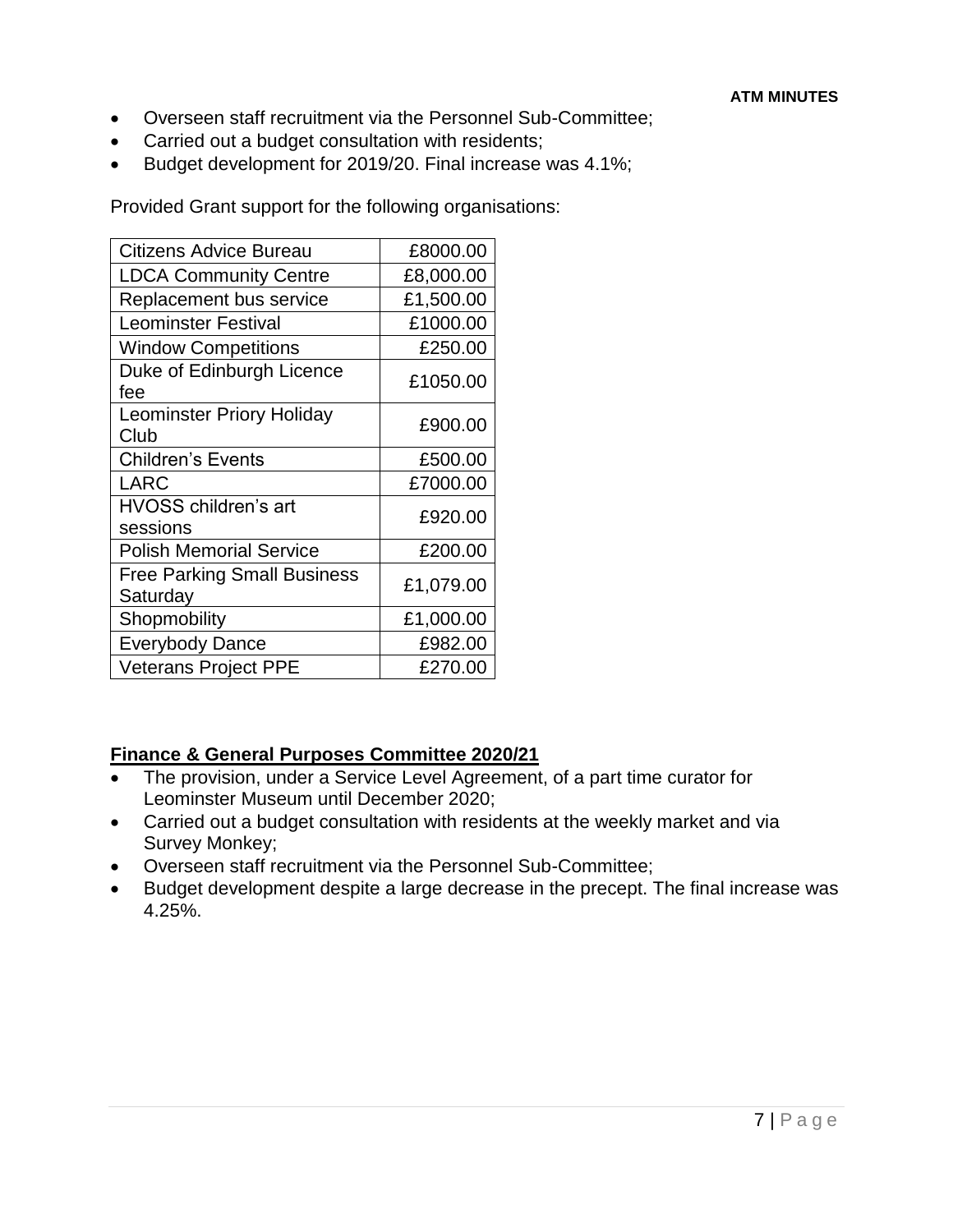Provided Grant support for the following organisations:

| <b>HVOSS Youth activities</b>       | £3000.00  |
|-------------------------------------|-----------|
| <b>New Leaf Youth activities</b>    | £3500.00  |
| <b>Walkers are Welcome</b>          | £100.00   |
| <b>Community Wheels</b>             | £775.00   |
| <b>Civic Society</b>                | £529.62   |
| <b>Herefordshire Wildlife Trust</b> | £935.00   |
| <b>Leominster Meeting Centre</b>    | £1000.00  |
| <b>Leominster Polish Society</b>    | £600.00   |
| <b>LARC</b>                         | £7000.00  |
| <b>ECHO</b>                         | £907.00   |
| <b>NILS</b>                         | £250.00   |
| <b>LDCA Community Centre</b>        | £8,000.00 |
| <b>Citizens Advice Bureau</b>       | £8,000.00 |

# **Communications & Events Committee 2019/20**

- Continued to oversee the Friday Market and the monthly Farmers Markets;
- Continued to manage the Tourist Information Centre providing information to visitors, an opportunity for local producers to sell their products and to promote local tourist focused businesses;
- Provided the Stables Gallery, an opportunity for local artists to showcase their work;
- Overseen the final elements to the holiday flat including the fire safety works, a new gas supply and final furnishings. The flat opened in June 2019;
- Supported the Small Business Saturday with the provision of free car parking in Leominster funded by Leominster Town Council;
- Put on the third "Through the Wardrobe" event in the Secret Garden;
- Hosted the Christmas Light switch on event.

# **Communications & Events Committee 2020/21**

- Continued to oversee the Friday Market and the monthly Farmers Markets;
- Continued to manage the Tourist Information Centre and enabled allotment payments to be taken by phone to comply with COVID-19 regulations;
- Completed the LEADER funded Signage Project including new Welcome Signage, Visitor Information Signage, new fingerposts and interpretation signage around the town;
- Developed a Cultural Programme with partners to run alongside the High Street Heritage Action Zone Project;
- Created "Through the Wardrobe" windows instead of an event due to social distancing regulations;
- Held weekly and farmer's markets when able, for essential items during the pandemic restrictions;